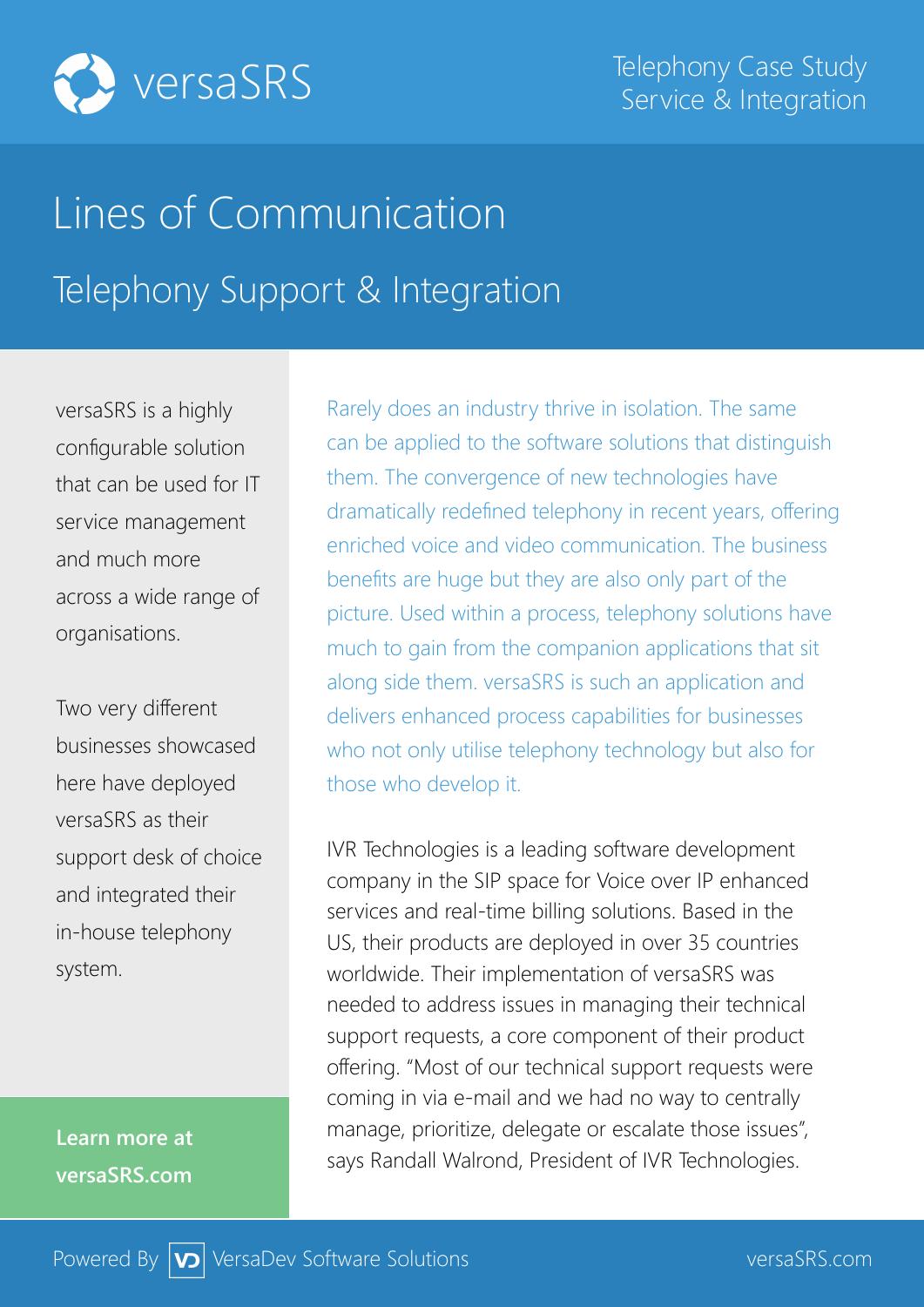

Having done their due diligence, the features they liked about versaSRS included good email-handling and the ability to customise the application. The rich and intuitive web interface also provided them with web access but with a desktop application look, feel and responsiveness. versaSRS is now the central way in which their telephone and email support requests are logged, tracked and managed. It is also the central portal from which their customers can manage issues, search the knowledge base and receive software updates.

The biggest impacts versaSRS has made on IVR Technologies business processes have been centralisation and the ability to calculate and manage metrics. Previously they had no way of capturing measurable data. With versaSRS they can now view stats on average time to resolve, agent performance, issues by product, category and customer.

"These metrics are continually being tracked and monitored to allow us to gauge our performance from a department, product and corporate perspective and adjust our operational and development processes accordingly", says Randall.

Their customers have certainly taken note and the flow on effects go quite a way further than IVR Technologies own process improvements. "We have an extremely high customer satisfaction rate and response time and this is due in part to our ability to log, track and manage support issues via versaSRS. Many of our customers have deployed versaSRS after experiencing firsthand how professional and efficient the product is with managing support issues", says Randall.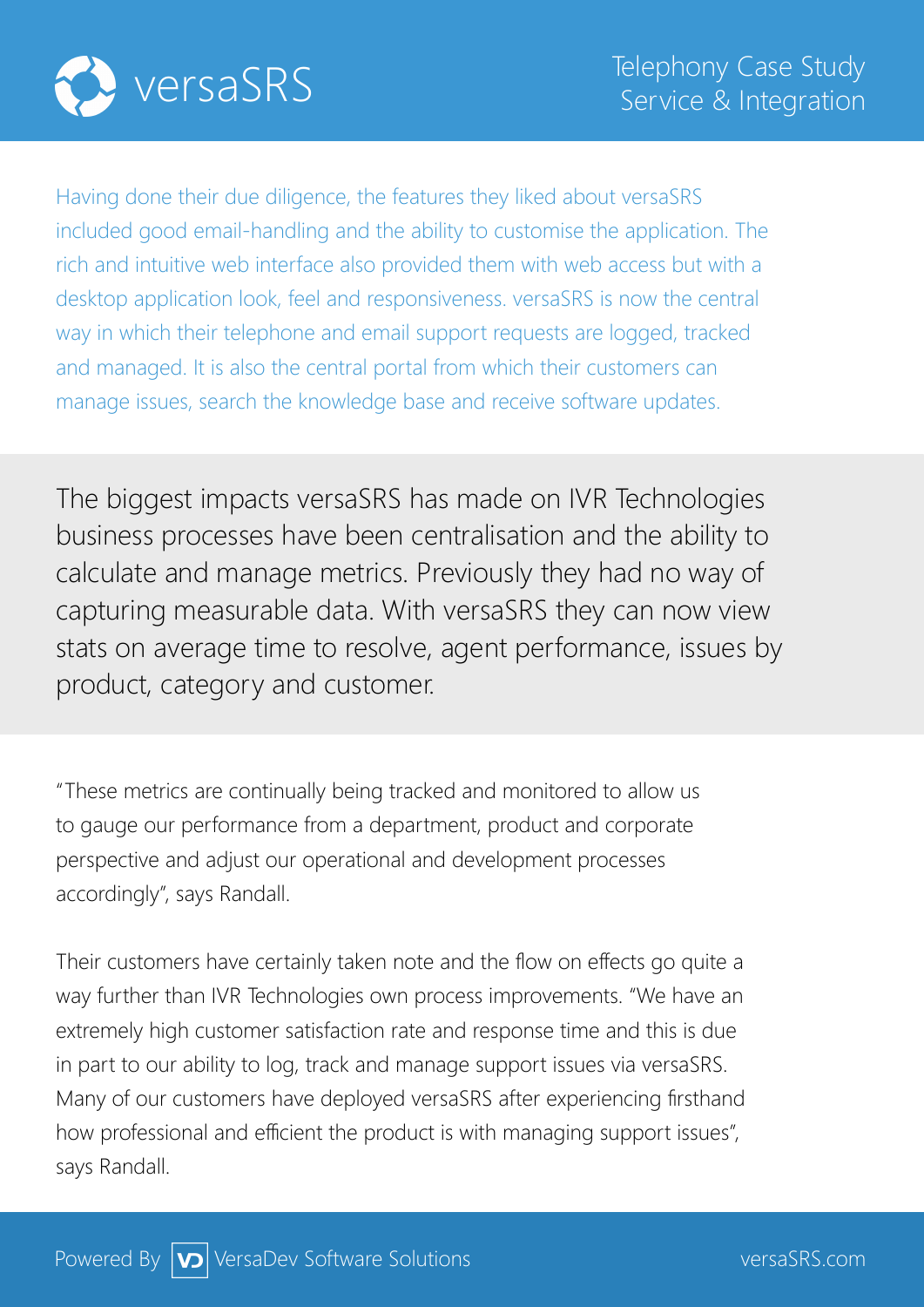

As a business who relies on telephony to communicate with their customer base, NewSpec can attest to the importance of complementary technologies. "3CX and versaSRS have been core software solutions for the successful day-today running of our business. Without a doubt we have enjoyed the extended flexibility and vast functionality of both products", says Graeme Jones, founder and Managing Director of NewSpec. Specialising in the marketing, sales, installation and service of scientific research equipment, NewSpec have offices throughout Australia and suppliers throughout the world. For them, streamlined communication is key and their utilisation of versaSRS extends well beyond support requests.

"We integrated 3CX with versaSRS very easily on our own", says Graeme. "From this moment on there was total visibility within our business which ensured that all calls whether supplier or customer related were followed up."

This encompasses both incoming and outgoing calls, enabling NewSpec to log cases instantly. Missed calls are emailed as an attached wav file and escalated if not followed up automatically through versaSRS. Staff can also work their cases and update them as they make calls, providing more information for reports. Selecting certain key combinations in 3CX can launch the versaSRS knowledge base, retrieve help articles or supporting documents and show any current or closed cases that the customer on the call may have raised.

But perhaps the most popular feature within NewSpec has been the one-click call integration. Staff using versaSRS can immediately make outgoing calls simply by clicking on a phone number in the CRM or in a report from versaSRS. This triggers either their desk phone or soft phone to dial the number automatically when the phone is picked up. "Sales leads and customer account management is now seamlessly integrated giving our staff more time to get on with the job at hand", says Graeme.

The synergy of these applications working together has achieved an outcome which is greater than the sum of it's parts. "Integrating our 3CX phone system with our request and sales system has streamlined our customer support and sales department beyond our expectations. The customer experience has improved and customers have been happy with the experience and the speed of responsiveness around the cases they have created. In all it appears that it is a win win for our business and the customer alike."